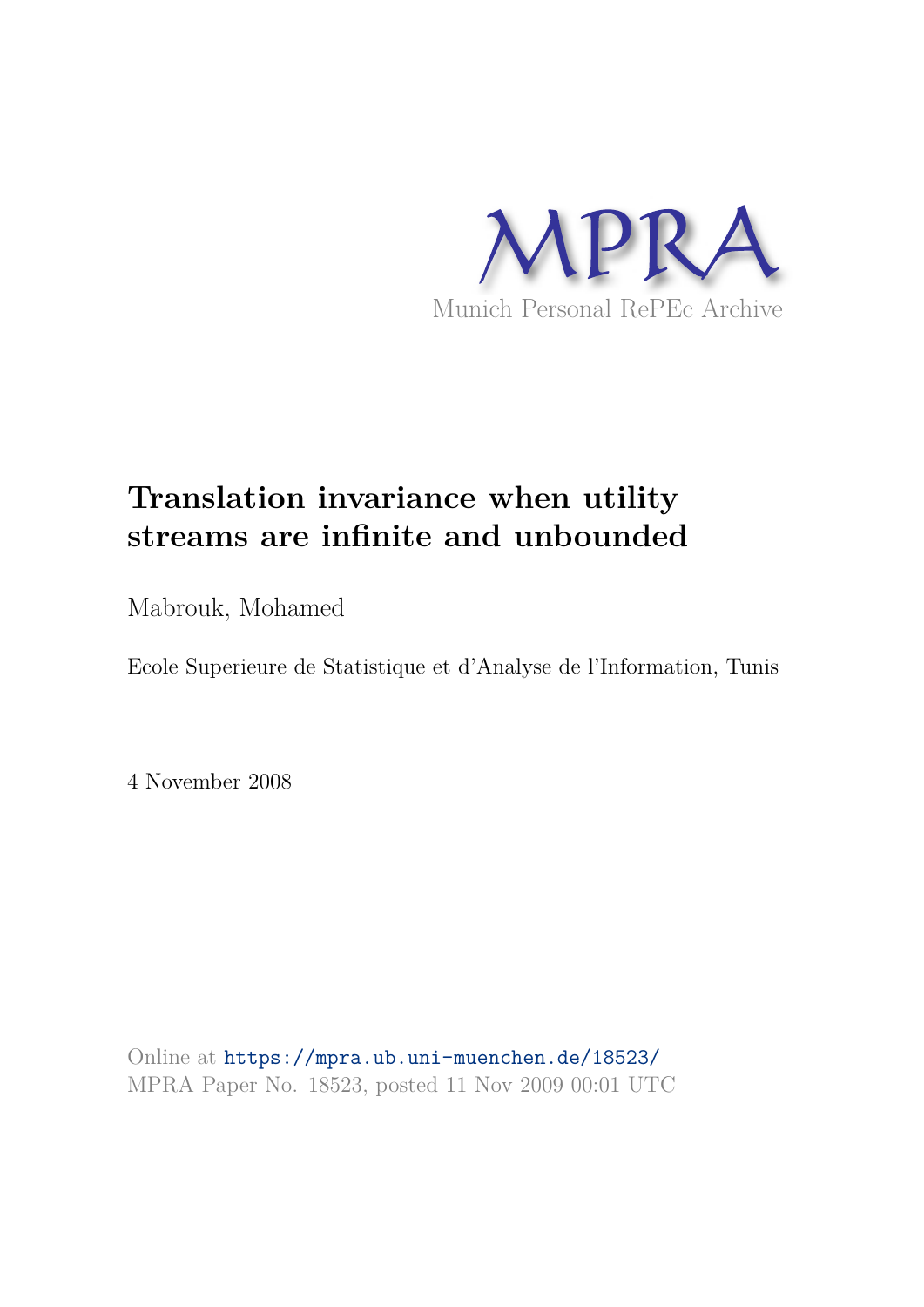# Translation invariance

# when utility streams are infinite and unbounded

version October 2009

Mohamed Ben Rida Mabrouk <sup>1</sup>

Institution: Ecole Supérieure de la Statistique et d'Analyse de l'Information, Charguia 2, Tunis

Correspondence: 7 rue des Lys, El Menzah 5, Tunis 1004; tel: 21625368471; e-mail: m\_b\_r\_mabrouk@yahoo.fr

 $\overline{1}$  The author is grateful to two anonymous referees for helpful comments. He is responsible for any remaining error.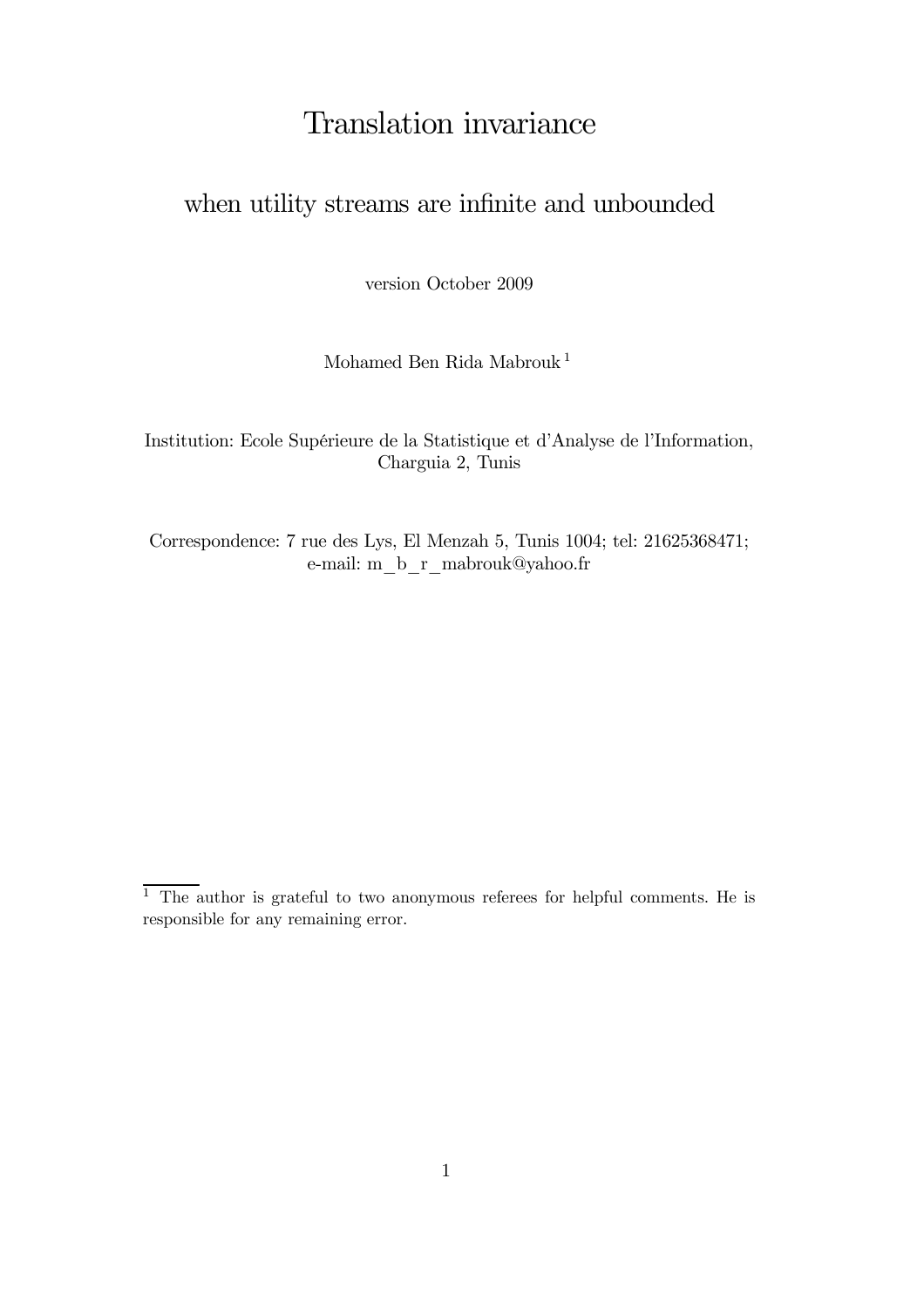Abstract: The axiom *translation invariance* consists in asserting the invariance of the ranking of two utility streams if one applies the same translation to both. This axiom is significant in the characterization of utilitarian criteria in finite dimension. This characterization is achieved thanks to the "weak weighted utilitarianism theorem".The objective here is to propose a generalization of this theorem in a space of infinite and unbounded utility streams. A consequence of the suggested generalization is that, in the context of intergenerational choice, every maximal point with respect to a paretian utilitarian order granting comparable considerations to the present and the future, is also a maximal point with respect to some future-oriented criterion.

Keywords: Translation invariance — Infinite utility streams — Utilitarianism — Intergenerational equity

JEL Classification Numbers: C61, D63, D71, D99.

## 1 Introduction

The axiom *translation invariance* (following the terminology of Weibull 1985) consists in asserting the invariance of the ranking of two utility streams if one applies the same translation to both (formal definition in section 2). In the literature, it is also referred to as the *translation scale invariance* axiom (Basu-Mitra 2007a, Banerjee 2006), or the *invariance with respect to individual change of origin* axiom (d'Aspremont-Gevers 2002). It belongs to the set of axioms "concerned with separating formally superfluous details from potentially paramount information" (d'Aspremont-Gevers 2002, page 19). More precisely, it characterizes situations where individual utility is cardinal and where profits or losses of utility are comparable from an individual to another. It is thus checked for example if utility constitutes not only a representation of preferences, but also an objective measurement of satisfaction<sup>2</sup>. In addition, it does not require that a given value of utility represents the same satisfaction for all the individuals. For example, satisfaction 0 can correspond to two different baskets of goods for two different individuals. For this reason, it also corresponds to what is called in the literature *interpersonal unit comparability and non level comparability*, or *zero-independence* (for example in Lauwers-Vallentyne 2004).

This axiom is particularly significant in the characterization of utilitarian criteria (i.e. criteria based on a sum of utilities). Indeed, the characterizations

<sup>2</sup> Such a measurement presupposes the ability to give an objective meaning to the concept of satisfaction, what is subject to debate in the literature. On this topic, see for example d'Aspremont-Gevers (2002), section: Domain interpretation.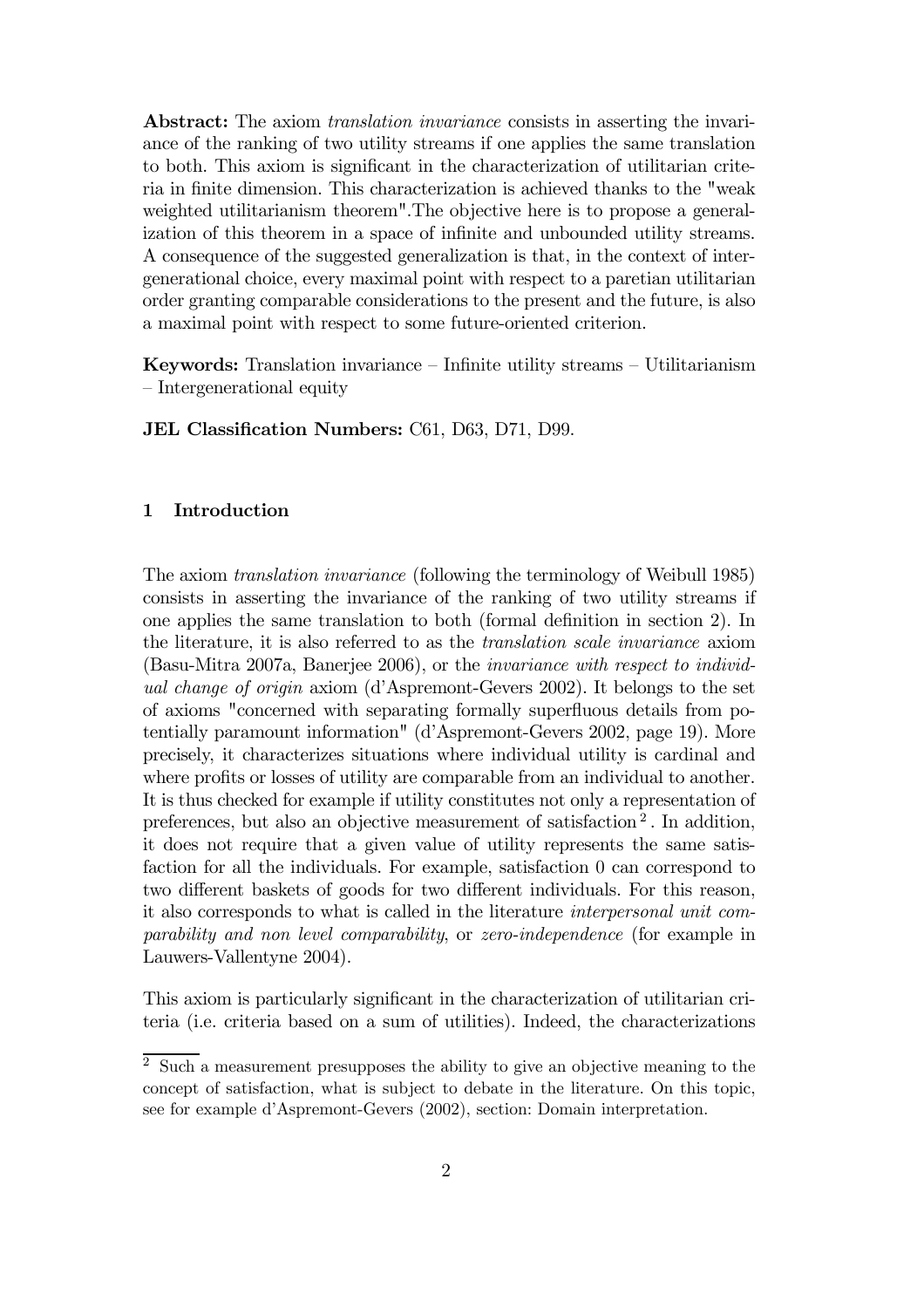of certain versions of utilitarianism have recourse to versions of this axiom. For example: d'Aspremont-Gevers (1977), d'Aspremont-Gevers (2002) in the case of finite utility streams, Basu-Mitra (2007a), Lauwers-Vallentyne (2004), or Banerjee (2006) in the case of infinite streams.

The characterization given by d'Aspremont-Gevers (2002) is based on the weak weighted utilitarianism theorem (d'Aspremont-Gevers 2002, theorem 17, page 57). This theorem affirms that any order satisfying the axiom *weak translation invariance* (which is a weakened version of *translation invariance*) and also satisfying *weak Pareto*, is a subrelation to a weighted utilitarianism. This theorem applies in finite dimension, i.e. for a finite number of individuals.

The objective here is to propose a generalization of the weak weighted utilitarianism theorem to a space of infinite and unbounded utility streams. That will apply for example to intergenerational choice (i.e. intertemporal choice with infinite horizon) and unbounded utility streams.

Weibull (1985) also proposed a theorem (theorem A) exploring the consequences of the axiom *translation invariance* for an order defined on a general normed real vector space. However, the assumptions of Weibull theorem entail representability, that is, the existence of a real-valued order-preserving function. In the context of intergenerational choice, representability is too restrictive as it entails the impossibility to have simultaneously *anonymity* and *weak Pareto* (Basu-Mitra 2007b), which are usually considered as basic principles. Moreover, the theorem proposed here (theorem 5) requires *weak translation invariance* whereas Weibull theorem requires full *translation invariance.* The reason of these limitations is that Weibull theorem applies to general spaces, what does not make it possible to exploit properties specific to infinite utility streams, namely *weak Pareto.*

The generalization proposed here shows that, compared with the situation in finite dimension, it is added a term which I proposed to call: linear limits (definition 4). This result makes it possible, in particular, to highlight the relation between equitable utilitarianism for infinite and unbounded streams and linear limits. For example, a consequence is that every maximal point with respect to equitable utilitarianism is also a maximal point with respect to some positive linear limit. In the context of intergenerational choice, this means that equitable utilitarianism must comply entirely with long-term optimality*.* This result holds if we only impose that the order grants comparable considerations to the present and the future.

The exploitation of the suggested generalization is based on a decomposition of the dual of a space of infinite and unbounded real sequences to which the streams are supposed to belong:  $l_{\infty}^{r}$  (section 3). The decomposition theorem used here (theorem 3) is a generalization to the unbounded case, of the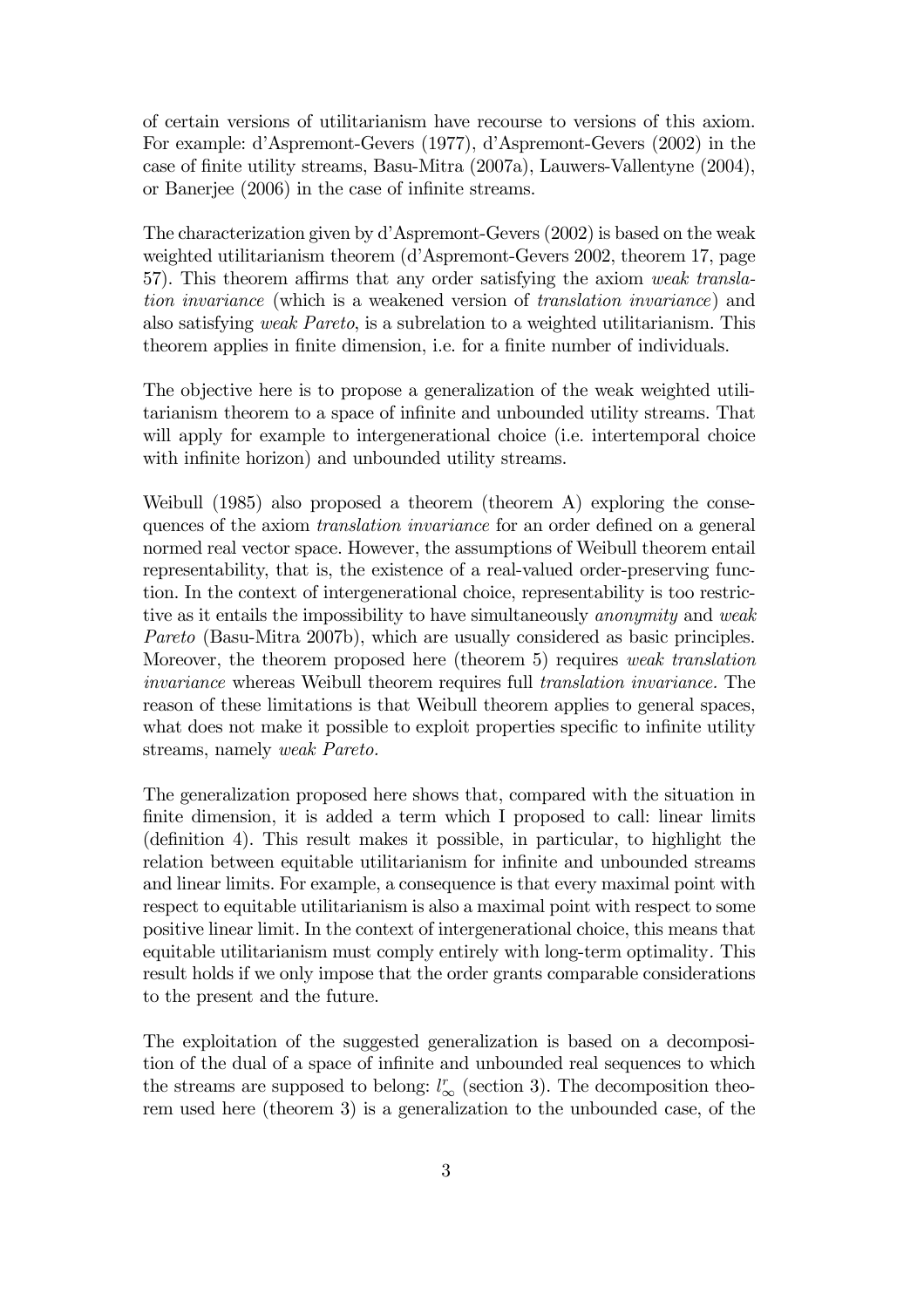decomposition theorem used in Lauwers (1998): the Yosida-Hewitt theorem. Chilchinisky (1996) also used the Yosida-Hewitt theorem to study long-termoriented intertemporal criteria. Le Van-Saglam (2004) applied a similar decomposition for the determination of the Lagrange multipliers associated with the calculus of infinite horizon optimal growth. We will return to Chilchinisky (1996) and Lauwers (1998) in section 4.

Section 2 gives the weak weighted utilitarianism theorem (theorem 1), as well as some comments on the axioms used in this theorem. Section 3 specifies the working space, the norm and gives the decomposition theorem (theorem 3) with a corollary calculating a particular partial derivative of a real valued function interpreted as the sensitivity of the function to long-term changes. Section 4 generalizes theorem 1 (theorem 5). In the context of intergenerational choice, section 5 uses theorem 5 to establish the consequence pointed out above: the necessity to comply with long-term optimality. For the issues tackled in section 5, whether the infinite utility streams are bounded or not does not change the analysis. Therefore, section 5 will consider the more usual case where the infinite utility streams are bounded.

## 2 The weak weighted utilitarianism theorem

Denote ℝ the real line and N<sup>\*</sup> the set of positive integers.

For an order  $R$  (i.e. a transitive and complete binary relation on a set of alternatives) and two alternatives x and y, "x is preferred or indifferent to  $y$ " is denoted  $x \succeq y$ , "x is preferred to y" is denoted  $x \succ y$  and "x is indifferent to y" is denoted  $x \sim y$ . In this section, the set of alternatives is  $\mathbb{R}^n$ , where n is a positive integer representing the number of individuals.

Following the notation of d'Aspremont-Gevers (2002), the axioms used in this section are:

weak Pareto: 
$$
\forall x, y
$$
 in  $\mathbb{R}^n$ ,  $x \succ y$  if  $\forall i$  in  $\{1, ..., n\}$ ,  $x_i > y_i$ .  
\n
$$
inv(a_i + x_i) : x, y
$$
 in  $\mathbb{R}^n$ ,  $x \succsim_R y \Longrightarrow \forall a$  in  $E$ ,  $x + a \succsim_R y + a$   
\nweak  $inv(a_i + x_i) : \forall x, y$  in  $\mathbb{R}^n$ ,  $x \succ y \Longrightarrow \forall a$  in  $\mathbb{R}^n$ ,  $x + a \succsim y + a$ .

*minimal individual symmetry:*  $\forall i, j$  in  $\{1, ..., n\}$ , there exist  $x, y$  in  $\mathbb{R}^n$ such that  $x_i > y_i$ ,  $x_j < y_j$ ,  $x_k = y_k$  for all k in  $\{1, ..., n\} / \{i, j\}$  and  $x \sim y$ .

*anonymity:* For all permutation  $\pi$  on  $\{1, ..., n\}$  and all x in  $\mathbb{R}^n$ ,  $x \sim \pi x$ , where  $\pi x = (x_{\pi(i)})^n$ .  $i=1$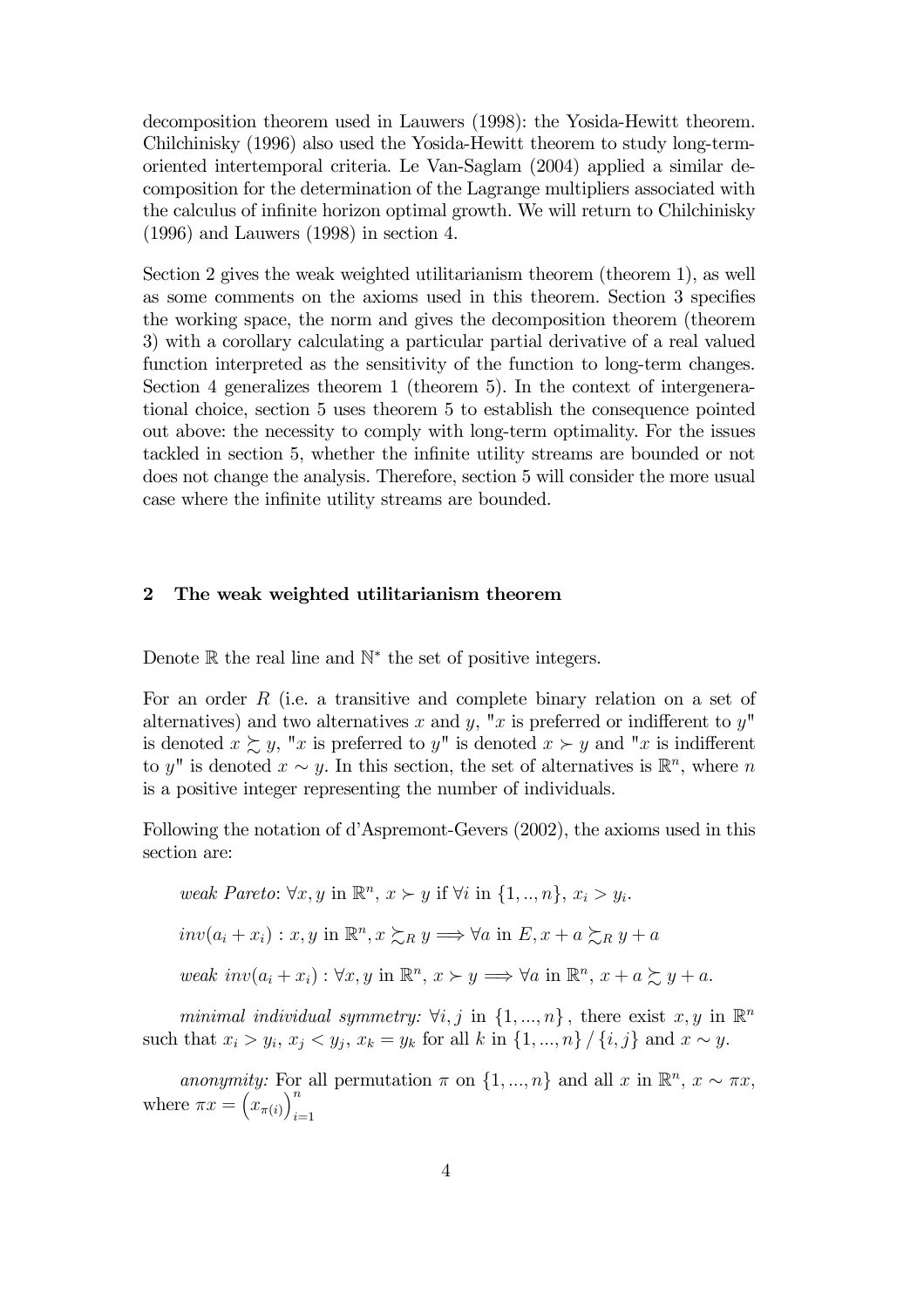The axiom *translation invariance* corresponds to  $inv(a_i + x_i)$ .

The axiom *weak Pareto* expresses a requirement of a minimal sensitivity of the order with respect to the components. The axiom  $inv(a_i + x_i)$  was presented in section 1. The weakened form *weak*  $inv(a_i+x_i)$  does not make it possible to have interpersonal unit comparability because a translation may transform a strict preference between two alternatives in indifference. The axiom *minimal individual symmetry* is an equity axiom that can accommodate to the incomparability of utilities. "It sets a limit on the influence any individual can exert on the social ranking when he (she) has a single opponent" (d'Aspremont-Gevers 2002, page 54). Finally the axiom *anonymity*, well known and used in the literature, expresses the interchangeability of the individuals to the eyes of the social order. It supposes the level-comparability of utilities.

Here is the weak weighted utilitarianism theorem.

**Theorem 1** *(theorem 17, d'Aspremont-Gevers 2002)* If an order R on  $\mathbb{R}^n$ *satisfies weak Pareto and weak inv* $(a_i + x_i)$ *, there exists*  $\lambda \in \mathbb{R}^n_+ / \{0\}$  *such that*  $∀x, y$  *in*  $\mathbb{R}^n$ 

$$
\sum_{1}^{n} \lambda_i x_i > \sum_{1}^{n} \lambda_i y_i \Longrightarrow x \succ y
$$

*Moreover, if we add minimal individual symmetry (resp. anonymity), we must have every component of* λ *strictly positive (resp. strictly positive and equal).*

# 3 Properties of the working spaces

#### *3.1 Spaces of bounded growth-rate sequences*

Let  $r$  be a nonnegative real. Utility streams are supposed to take value in the space

$$
l_{\infty}^{r} = \left\{ x = (x_1, x_2, \ldots) / x_i \in \mathbb{R} \text{ and } \sup_{i \ge 1} |x_i| e^{-i \cdot r} < +\infty \right\}
$$

 $l_{\infty}^{r}$  allows for infinite and unbounded utility streams but it requires bounded growth-rates of utility. This condition is justified since it is standard to consider on the one hand that the set of feasible consumption growth-rates is up-bounded, on the other hand that utility is a concave function of consumption.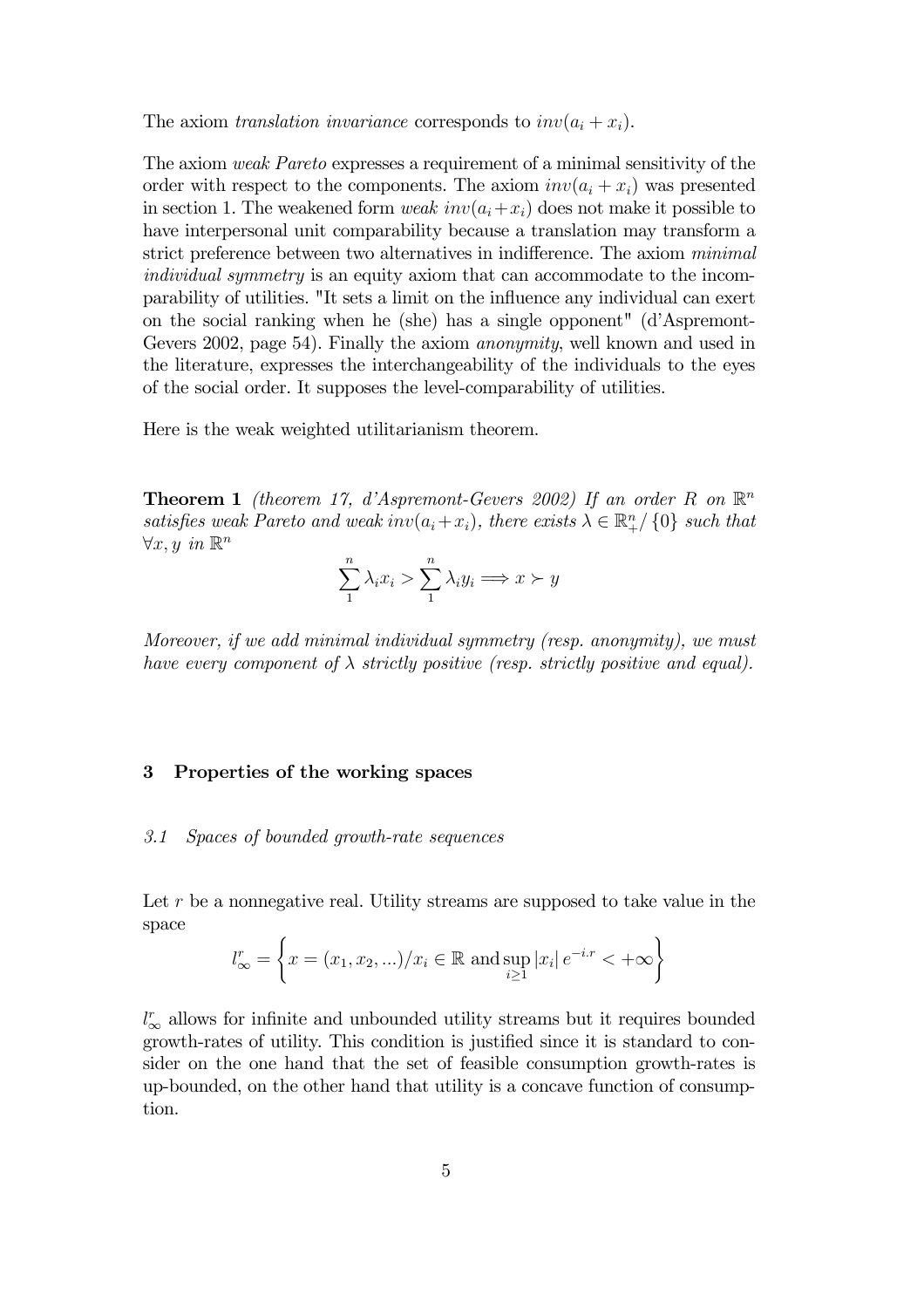Equipped with the norm:

$$
||x|| = \sup_{i \in \mathbb{N}^*} |x_i| \, e^{-i \cdot x}
$$

 $l_{\infty}^r$  is a Banach vector space.

Theorem 2 have recourse to the extension form of the Hahn-Banach theorem asserting the existence of a continuous and linear extension to the whole space, for any continuous linear functional defined on a subspace of a Banach space. I refer to Luenberger (1968) for an expose of the extension form (page 111) and the geometric form (page 133) of the Hahn-Banach theorem. The geometric form asserts the existence of a continuous linear functional supporting a convex subset of a Banach space. It is invoked to prove theorem 5.

The validity of the Hahn-Banach theorem in non separable Banach spaces relies on the axiom of choice (Luenberger 1968, page 111). Since  $l_{\infty}^{r}$  is not separable, theorem 3 and theorem 5 both rely on the axiom of choice. This could raise objections because of the nonconstructiveness of the mathematical objects which existence is proved in theorem 3 and theorem 5. However, it is that complete constructiveness is not needed to draw some interesting and exploitable conclusions.

Denote  $l^{\prime\ast}_{\infty}$  the set of continuous linear functionals on  $l^{\prime\ast}_{\infty}$ , i.e. the dual of  $l^{\prime\ast}_{\infty}$ . For  $y \in l_{\infty}^{r*}$  and  $x \in l_{\infty}^{r}$ , the image of x by y is denoted  $y(x)$ . It is known that the dual of a Banach space is a Banach space, equipped with the norm

$$
||y|| = \sup_x \frac{|y(x)|}{||x||}, \quad y \in l_{\infty}^{r*}
$$

Denote

$$
l_1^r = \left\{ x = (x_1, x_2, \ldots) / \ x_i \in \mathbb{R} \text{ and } \sum_{i=1}^{+\infty} |x_i| e^{i \cdot r} < +\infty \right\},
$$
\n
$$
c_r = \left\{ x = (x_1, x_2, \ldots) / \ x_i \in \mathbb{R} \text{ and } x_i e^{-i \cdot r} \text{ converges}\right\} \text{and}
$$
\n
$$
c_0^r = \left\{ x = (x_1, x_2, \ldots) / \ x_i \in \mathbb{R} \text{ and } |x_i| e^{-i \cdot r} \text{ converges to } 0 \right\}.
$$

Let  $\delta_{\infty}^r$  be the functional defined on  $c_r$  by:  $\delta_{\infty}^r(x) = \lim_{i \to +\infty} x_i e^{-i \cdot r}$ .

Spaces corresponding to  $r = 0$  are denoted respectively  $l_{\infty}, l_{\infty}^*, l_1, c$ , and  $c_0$ .

$$
\delta_\infty^0
$$
 is denoted  $\delta_\infty$ .

Denote

$$
l_{\infty+} = \{x = (x_1, x_2, \ldots) / x_i \in \mathbb{R} \text{ and } x_i \ge 0\}.
$$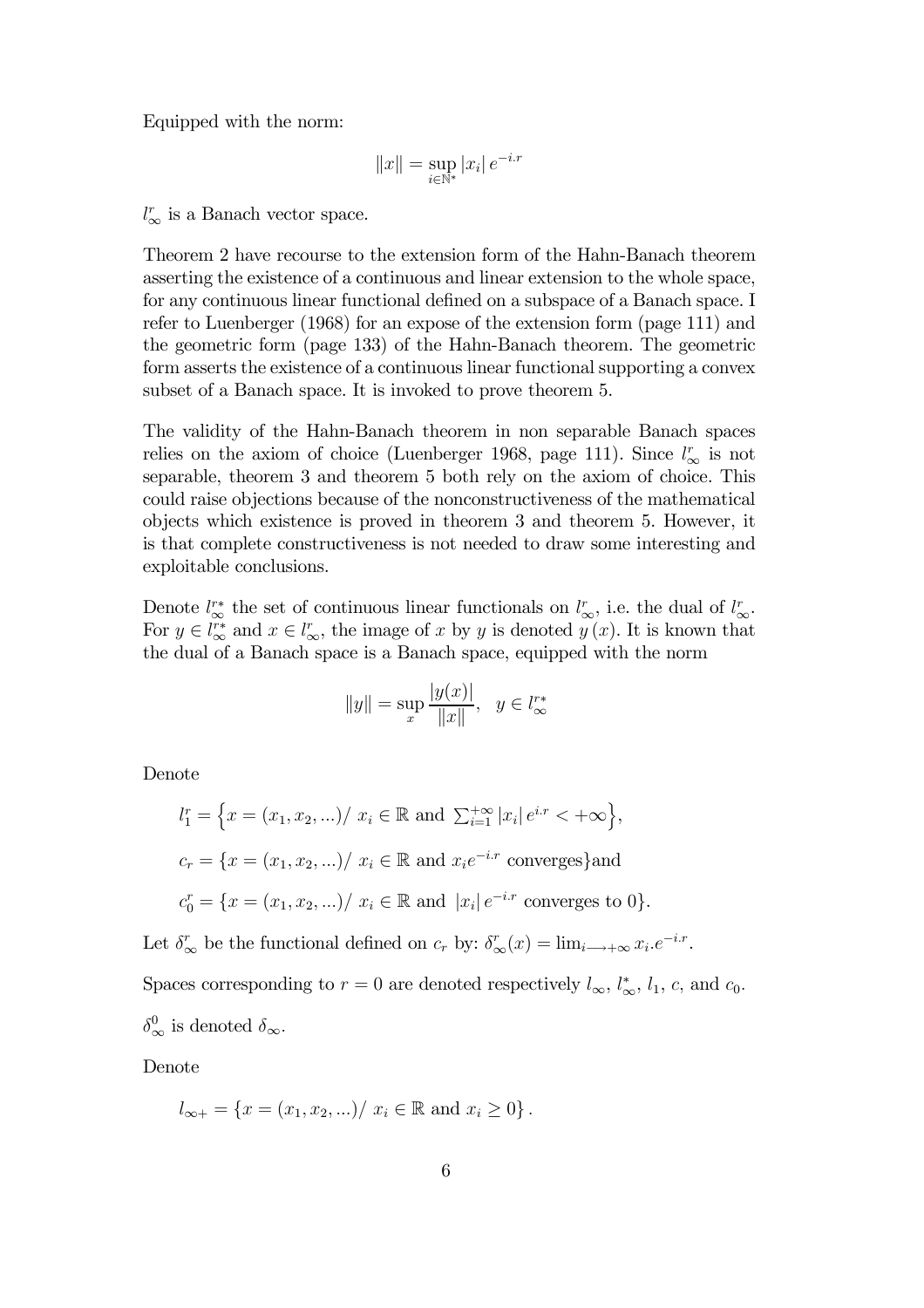$$
l_{\infty++} = \{x = (x_1, x_2, \ldots) / x_i \in \mathbb{R} \text{ and } x_i > 0\}.
$$

# 3.2 Decomposition of  $l_{\infty}^{r*}$

The Yosida-Hewitt theorem (Lauwers 1998, theorem 1) can be stated as follows:

**Theorem 2** *(Yosida-Hewitt 1952)* Let  $y \in l^*_{\infty}$ . Then we can write in a unique *manner:*

$$
y = y_1 + y_2
$$

*where*  $y_1$ *is in*  $l_1$ *and*  $y_2$  *is such that its restriction to c is proportional to*  $\delta_{\infty}$ *.* 

**Theorem 3** Let  $y \in l_{\infty}^{r*}$ . Then we can write in a unique manner:

$$
y = y_1 + y_2
$$

*where*  $y_1$  *verifies:* 

$$
\sum_{i=1}^{+\infty} |y_{1i}| \, e^{i.r} < +\infty
$$

and  $y_2$  *is such that its restriction to*  $c_r$  *is proportional to*  $\delta_{\infty}^r$ .

**Proof.** <sup>3</sup> Consider the mapping  $I_r$  from  $l_{\infty}$  to  $l_{\infty}^r$ , defined by

$$
I_r(x_1, x_2, ... x_i, ...) = (x_1e^r, x_2e^{2r}, ... x_ie^{ix}, ...)
$$

 $I_r$  is obviously bijective and linear. Thus, it is an isomorphism. Moreover,  $||I_r(x)|| = ||x||$  for all x in  $l_{\infty}$ . Notice that  $||I_r(x)||$  is evaluated in  $l_{\infty}^r$  according to the formula  $||x|| = \sup_{i \in \mathbb{N}^*} |x_i| e^{-ix}$  and  $||x||$  is evaluated in  $l_{\infty}$  according to the formula  $||x|| = \sup_{i \in \mathbb{N}^*} |x_i|$ . As a result,  $I_r$  is isometric.

We also have  $I_r(l_{\infty++}) = l_{\infty++}$ ,  $I_r(l_{\infty+}) = l_{\infty+}$ ,  $I_r(c) = c_r$ ,  $I_r(c_0) = c_0^r$  and  $I_r(l_1) = l_1^r.$ 

We can associate to each y in  $l_{\infty}^{r*}$ , a functional  $I_r^*(y)$  as follows

for all 
$$
x
$$
 in  $l_{\infty}$ ,  $I_r^*(y)(x) = y(I_r(x))$ 

<sup>&</sup>lt;sup>3</sup> I owe to an anonymous referee the idea to use an isometric isomorphism in the proofs of theorem 3 and theorem 5. In this manner, these proofs are simpler than they were in the first version of paper.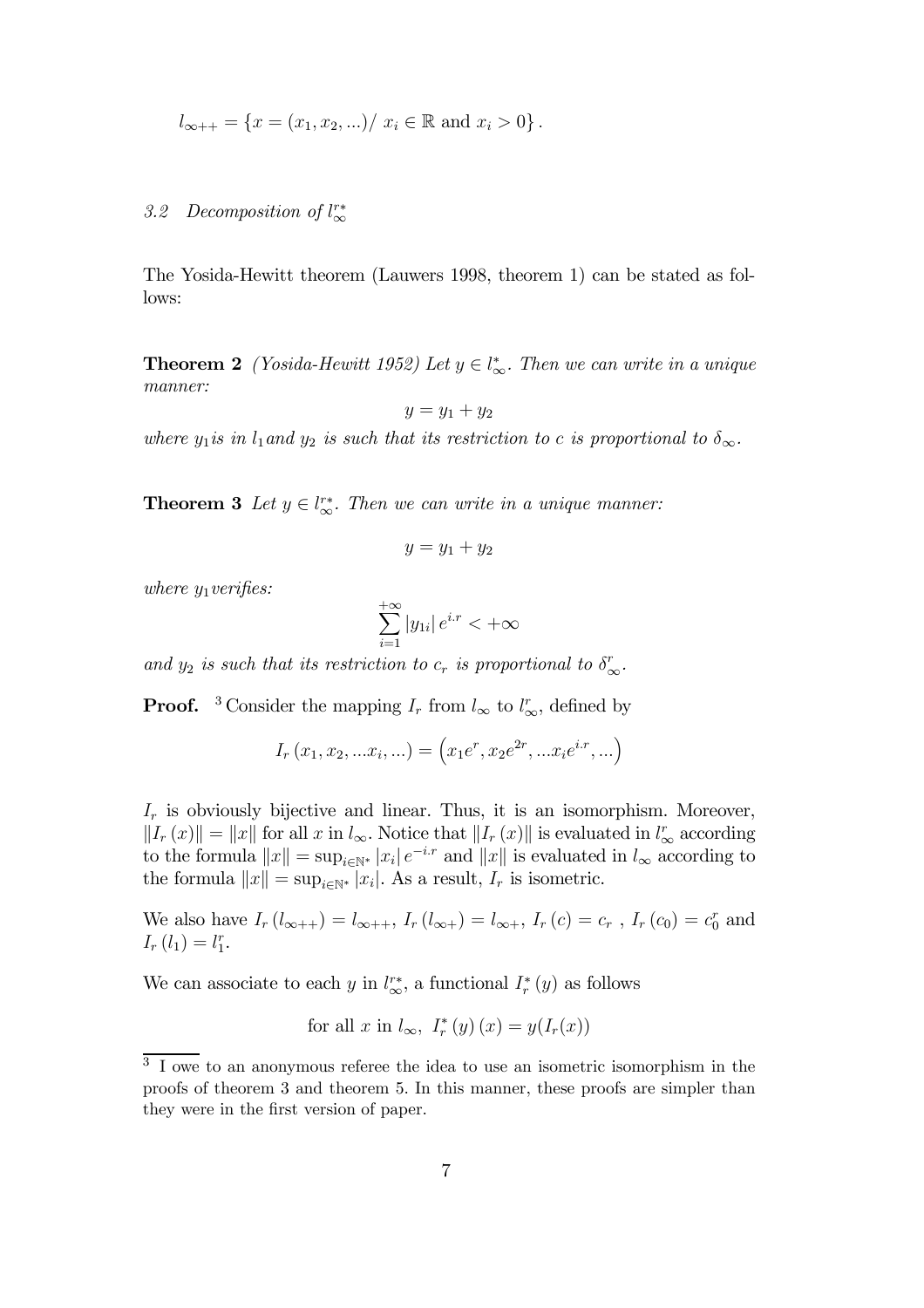It is easily checked that  $I_r^*(y)$  is linear.  $I_r$  being isometric, the continuity of  $I_r^*(y)$  results from the continuity of y. Thus,  $I_r^*(y)$  is in  $l_{\infty}^*$ . In addition, it is easily checked that the mapping  $I_r^*$  is linear and bijective from  $l_{\infty}^*$  to  $l_{\infty}^*$ .

If y in  $l^*_{\infty}$  is such that the restriction of  $I_r^*(y)$  to c is proportional to  $\delta_{\infty}$  then the restriction of y to  $c_r$  is proportional to  $\delta_{\infty}^r$ .

According to theorem 2, for any y in  $l_{\infty}^{r*}$ , we can write

$$
I_r^*\left(y\right) = z_1 + z_2
$$

with  $z_1$ in  $l_1$  and  $z_2$  such that its restriction to c is proportional to  $\delta_{\infty}$ . We then have  $y = I_r^{*-1}(z_1) + I_r^{*-1}(z_2)$ , with  $I_r^{*-1}(z_1)$  in  $l_1^r$  and the restriction of  $I_r^{*-1}(z_2)$ to  $c_r$  is proportional to  $\delta_{\infty}^r$ .

*3.3 Sensitivity to long-term interest*

**Corollary** 4 *Let*  $f$  *be a function from*  $l_{\infty}^{r}$  *to*  $\mathbb{R}$ *, Frechet-differentiable at*  $x_0 \in \mathbb{R}$  $l_{\infty}^r$ . Denote  $\delta f(x_0)$  the Frechet-differential of f at  $x_0$ . By definition,  $\delta f(x_0) \in$  $\int_{-\infty}^{r*} Let \delta f_1(x_0)$  *and*  $\delta f_2(x_0)$  *be the components of*  $\delta f(x_0)$  *as defined in theorem* 3. Denote the restriction of  $\delta f_2(x_0)$  to  $c_r$  by  $\delta f_2(x_0)_{\lfloor c_r\rfloor}$ . Then, there is a real *which is denoted*  $\frac{\partial f}{\partial \infty}(x_0)$  *such that* 

$$
\delta f_2(x_0)_{\lfloor c_r\rfloor} = \frac{\partial f}{\partial \infty} (x_0) \, \delta_\infty^r
$$

*Moreover, let*  $r_n(h)$  *be the sequence of*  $c_r$  *obtained by setting to 0 the n* first *terms of* h*, then*

$$
\frac{\partial f}{\partial \infty}(x_0) = \lim_{\|h\| \to 0, h \in c_r, \delta_{\infty}^r(h) \neq 0} \frac{\limsup_{n} f(x_0 + r_n(h)) - f(x_0)}{\delta_{\infty}^r(h)}
$$

*The same formula holds with* lim inf .

**Proof.** Existence of  $\frac{\partial f}{\partial \infty}(x_0)$  results from theorem 3. Let  $h \in c_r$ . Since f is a function from  $l^r_{\infty}$  to  $\widetilde{\mathbb{R}}$ , Frechet-differentiable at  $x_0 \in l^r_{\infty}$ , for all  $\varepsilon > 0$  there is  $\alpha > 0$  such that:

$$
||h|| < \alpha \Longrightarrow \frac{|f(x_0 + h) - f(x_0) - \delta f(x_0) \cdot h|}{||h||} < \varepsilon
$$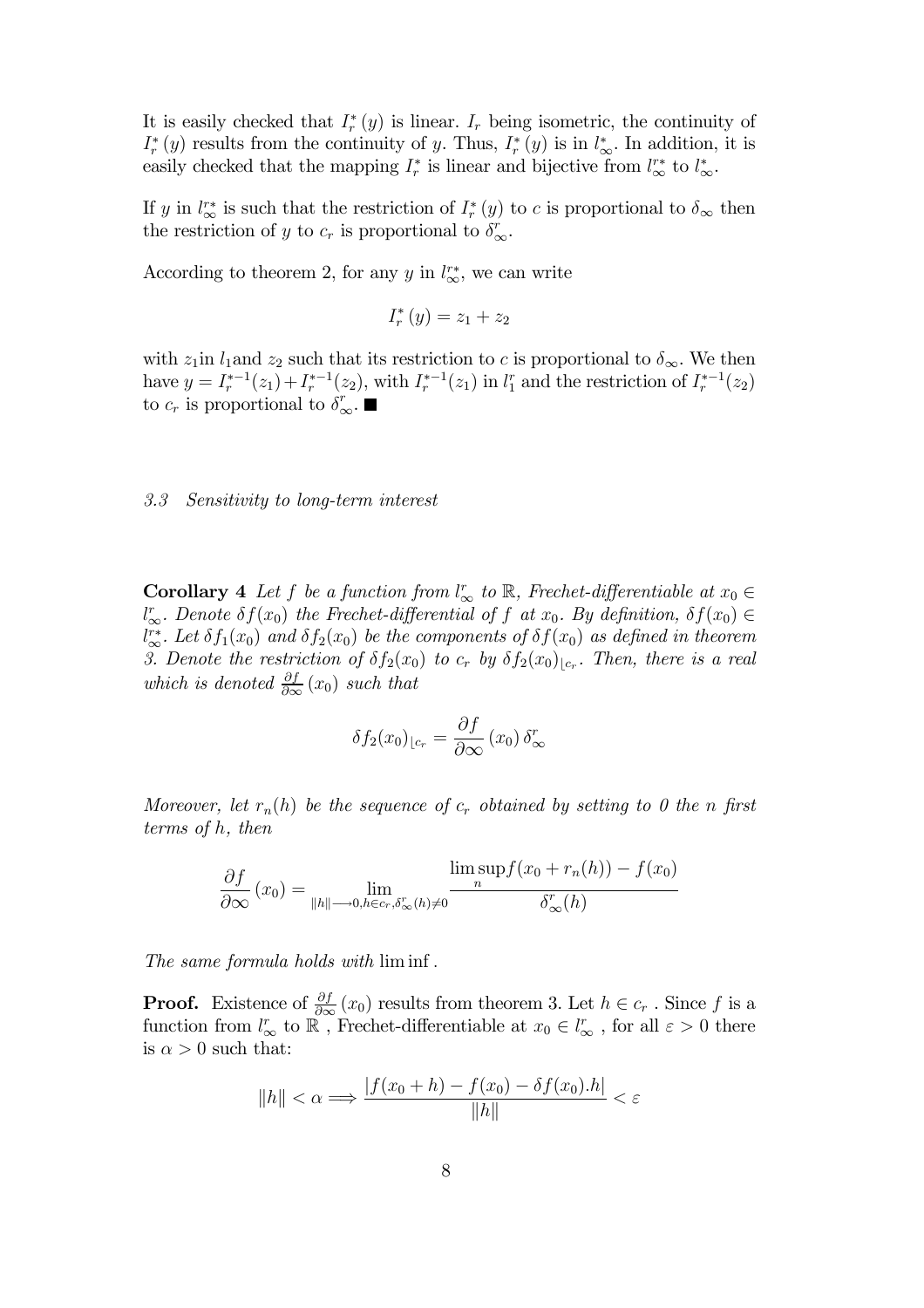But  $||h|| < \alpha \Longrightarrow ||r_n(h)|| < \alpha$  for all  $n \geq 1$ , then

$$
|f(x_0 + r_n(h)) - f(x_0) - \delta f(x_0) \cdot r_n(h)| < \varepsilon ||r_n(h)||
$$

Thus

$$
\left| f(x_0 + r_n(h)) - f(x_0) - \sum_{i=n+1}^{+\infty} \frac{\partial f}{\partial x_i}(x_0) \cdot h_i - \frac{\partial f}{\partial x_0}(x_0) \cdot \delta_{\infty}^r(h) \right| < \varepsilon \left\| r_n(h) \right\|
$$

Moreover,  $||r_n(h)|| = \sup_{i>n} |h_i| e^{-ri}$ . It is a positive and decreasing sequence converging to  $|\delta_{\infty}^r(h)|$ . We have also  $\sum_{i=n+1}^{+\infty}$ ∂f  $\frac{\partial f}{\partial x_i}(x_0).h_i \longrightarrow 0$  when  $n \longrightarrow +\infty$ . Then

$$
\limsup_{n} f(x_0 + r_n(h)) - f(x_0) - \frac{\partial f}{\partial \infty}(x_0) \cdot \delta_{\infty}^r(h) \le \varepsilon |\delta_{\infty}^r(h)|
$$

which gives

¯  $\mathbf{\mathbf{I}}$  $\mathsf{I}$  $\mathsf{I}$  $\begin{array}{c} \end{array}$ 

$$
\left| \frac{\limsup_{n} f(x_0 + r_n(h)) - f(x_0)}{\delta_{\infty}^r(h)} - \frac{\partial f}{\partial \infty} (x_0) \right| \le \varepsilon
$$

This proves that

$$
\frac{\partial f}{\partial \infty}(x_0) = \lim_{\|h\| \to 0, h \in c_r, \delta_{\infty}^r(h) \neq 0} \frac{\limsup_{n} f(x_0 + r_n(h)) - f(x_0)}{\delta_{\infty}^r(h)}
$$

The same proof applies for  $\liminf$ .

∂f  $\frac{\partial f}{\partial x_i}(x_0)$  measures the sensitivity of f to changes in  $x_i$  whereas  $\frac{\partial f}{\partial x_i}(x_0)$  measures the sensitivity of f to changes in  $x_n$  when n tends to infinity. If f represents an intertemporal criterion, the sequence  $\frac{\partial f}{\partial x_1}(x_0)$ ,  $\frac{\partial f}{\partial x_2}$  $\frac{\partial J}{\partial x_2}(x_0)$ , ... represents the criterion's sensitivity to short-term interest and  $\frac{\partial f}{\partial \infty}(x_0)$  represents the criterion's sensitivity to long-term interest.

# 4 Generalization of the weak weighted utilitarianism theorem

The proof of the weak weighted utilitarianism theorem is based on the geometric version of Hahn-Banach theorem. As said in section 3, the Hahn-Banach theorem holds in  $l_{\infty}^{r}$ . This allows to generalize theorem 1. This generalization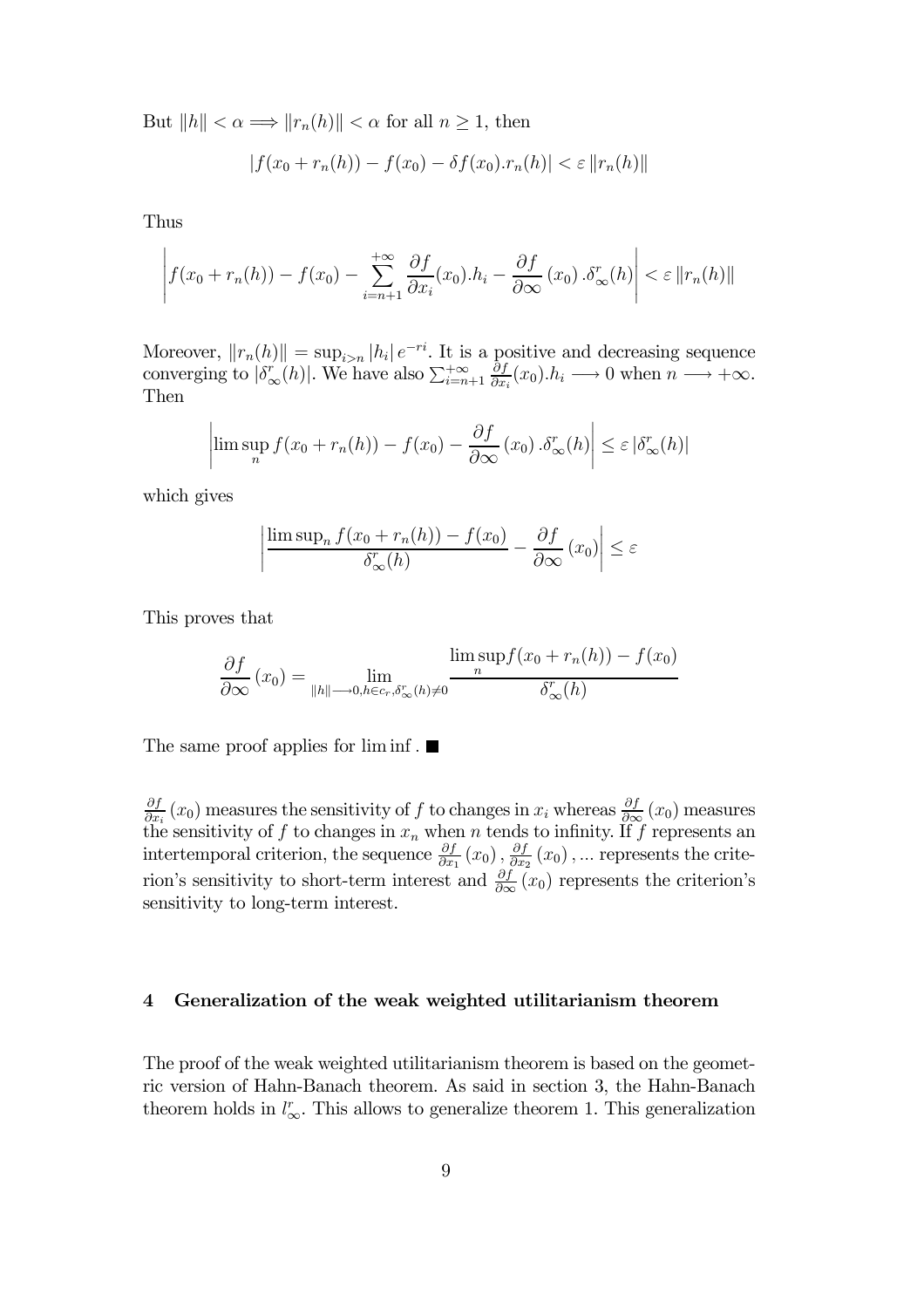is theorem 5. By clarifying the structure of  $l_{\infty}^{r*}$ , theorem 3 will then make it possible to exploit theorem 5, as in corollary 6 and corollary 7.

In this section and the next one, the axioms *weak Pareto*, weak  $inv(a_i + x_i)$ and *minimal individual symmetry* are the same than the correspondent axioms in the finite case, except that the space of alternatives is  $l_{\infty}^{r}$  instead of  $\mathbb{R}^{n}$ . The axiom *anonymity* has several versions in the infinite case. Each version corresponds to a requirement of invariance of the ranking with respect to a given set of permutations. The bigger the set of permutation, the higher the level of anonymity. For example:

fi*nite anonymity* corresponds to invariance with respect to finite permutations.

fi*xed step anonymity* corresponds to invariance with respect to fixed step permutations. A permutation  $\sigma$  on the set of positive integers  $\mathbb{N}^*$  is said to be fixed step iff there exists a partition of  $\mathbb{N}^*$ :  $N_1, N_2$ ...such that  $\forall i, j, |N_i| = |N_j|$ and  $\sigma$  can be written as the composition of permutations  $\sigma_1 \circ \sigma_2 \circ ...$  where for all i and j such that  $j \neq i$ ,  $\sigma_i$  leaves invariant all the elements of  $N_j$ .

Since finite permutations constitute a subset of the set of fixed step permutations, fi*xed step anonymity* is stronger than fi*nite anonymity*. I refer to Fleurbaey-Michel 2003 for the definitions of the different versions of anonymity.

An other axiom is needed:

super weak Pareto: 
$$
\forall x, y
$$
 in  $l_{\infty}^r$ ,  $x \succ y$  if inf $(x_i - y_i)e^{-ri} > 0$ .

**Theorem 5** If an order R on  $l_{\infty}^r$  satisfies super weak Pareto and weak inv $(a_i + \alpha_i)$  $(x_i)$ , there exists a non-null, continuous and positive (in the sense that if  $x_i \geq 0$  $for \ all \ i \ then \ \varphi(x) \geq 0) \ linear \ functional \ \varphi \ \ on \ l^r_\infty \ \ such \ that, \ for \ all \ x, y \ in \ l^r_\infty$ ∞  $\chi \varphi(x) > \varphi(y) \Longrightarrow x \succ y.$ 

**Proof.** With the help of some adaptations, the proof is the same one as that of theorem 1. This proof is exposed in detail in d'Aspremont-Gevers (2002, page 57). I repeat the stages where adaptations are necessary, in particular when it is referred to  $l_{\infty}^{r}$  or to the interior of its positive cone, or to properties related to its norm.

Denote  $l^r_{\infty++}$  the interior of  $l_{\infty++}$  and  $l^{r^{\circ}}_{\infty+}$  the interior of  $l_{\infty+}$  in  $l^r_{\infty}$  (i.e. with respect to the norm  $||x|| = \sup_{i \in \mathbb{N}^*} |x_i| e^{-i \cdot x}$ . Consider the isomorphism  $I_r$ (defined in the proof of theorem 3). The images of  $l_{\infty++}$  and  $l_{\infty+}$  by  $I_r$  are respectively  $l_{\infty++}$  and  $l_{\infty+}$ . Moreover,  $I_r$  being isometric,  $l_{\infty++}^{\circ}$  is the image of the interior of  $l_{\infty++}$  by  $I_r$  and  $\overline{l}_{\infty+}^{\circ}$  is the image of the interior of  $l_{\infty+}$  by  $I_r$ .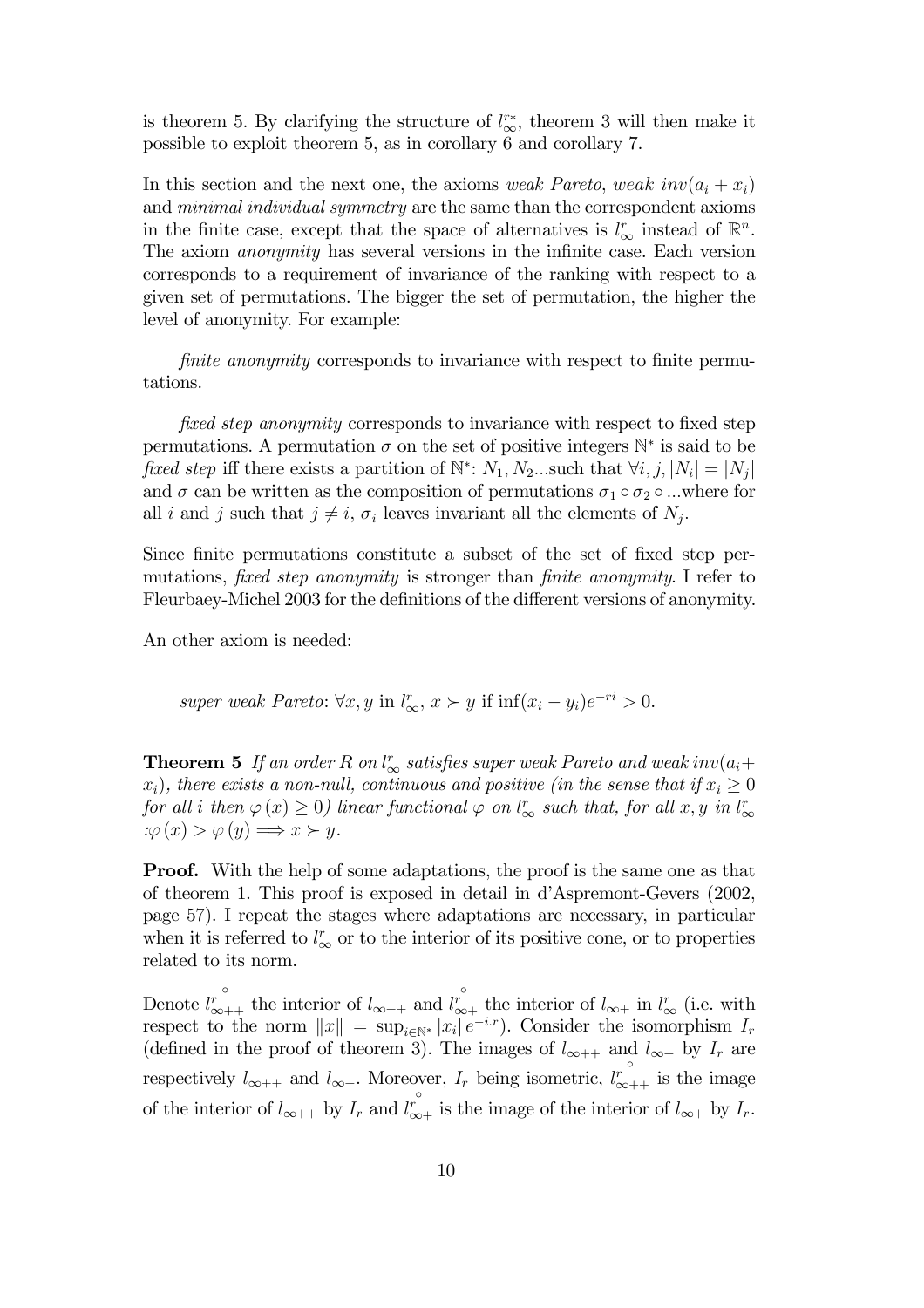It is known that the interiors of each of the sets  $l_{\infty++}$  and  $l_{\infty+}$  in  $l_{\infty}$  are the same set  $\{x \in l_{\infty}/\inf x_i > 0\}$ . As a result,  $l_{\infty++}$  and  $l_{\infty+}$  have also the same interior in  $l_{\infty}^r$ : the set  $\{x \in l_{\infty}^r / \inf x_i e^{-i \cdot r} > 0\}$ . Thus

$$
l_{\infty+}^{\circ} = l_{\infty++}^{\circ} = \left\{ x \in l_{\infty}^{r} / \inf x_{i} e^{-i \cdot x} > 0 \right\}
$$
 (1)

In comparison with the proof of d'Aspremont-Gevers (2002), it is necessary to replace the positive cone of  $\mathbb{R}^n$ ,  $P = \{p \in \mathbb{R}^n/p_i > 0 \text{ for all } i\}$  by  $l_{\infty++}^{\circ}$ . The sets S and Q are the same as in d'Aspremont-Gevers (2002):  $S = \{s \in l^r_{\infty}/s \succsim 0\}$ and  $Q = \left\{ q \in l^r_\infty / q = s + p, s \in S \text{ and } p \in l^r_\infty + \right\}.$  We can write  $Q = \bigcup_{s \in S} \left( s + l^r_\infty + \right)$ . Thus, being an union of open subsets,  $Q$  is open.

Suppose we can show that  $Q$  is convex. Thanks to the Hahn-Banach theorem, there exist a non-null and continuous linear functional, say  $\varphi$ , supporting Q. This writes  $\forall q \in Q, \varphi(q) > 0$ . Let  $x, y$  in  $l^r_\infty$  be such that  $y \succsim x$ . For all p in  $l^r_{\infty++}$ , according to (1), we have  $\liminf p_i e^{-ir} > 0$ . Thus, for any real  $\theta$  in  $]0,1[$ , inf  $\theta p_i e^{-ir} > 0$ . Thanks to *super weak Pareto*, we have  $y + \theta p > x$ . Then, *weak*  $inv(a_i+x_i)$  yields  $y-x+\theta p \succeq 0$ . Thus  $y-x+\theta p+(1-\theta)p$  is in  $Q$ . Thus  $\varphi(y-x+p) > 0$  for all p in  $l^{\circ}_{\infty++}$ . Since 0 is clearly in the adherence of  $l^{\circ}_{\infty++}$ and  $\varphi$  is continuous, we have  $\varphi(y-x) \geq 0$ . We have shown that  $y \succsim x$  implies  $\varphi(y-x) \geq 0$ . We deduce that  $\varphi(x) > \varphi(y) \Longrightarrow x \succ y$ . Moreover, let x be in  $l_{\infty+}$ , that is,  $x_i \geq 0$  for all i. We now prove that  $\varphi(x) \geq 0$ , what establishes the positivity of  $\varphi$ . Let  $\alpha$  be a positive real and p be in  $l_{\infty++}^{\circ}$ . According to (1),  $\inf p_i e^{-ir} > 0$ . Thus, since  $x_i \geq 0$  and  $\alpha > 0$ ,  $\inf (x_i + \alpha p_i) e^{-ir} > 0$ . Denote  $y(\alpha) = x + \alpha p$ . By *super weak Pareto*, it results that  $y(\alpha) > 0$ . Thus, since for all  $x, y$  in  $l^r_\infty$  we have  $\varphi(x) > \varphi(y) \implies x \succ y$ , we deduce  $\varphi(y(\alpha)) \geq \varphi(0) = 0$ . We can check that  $\lim_{\alpha \to 0} y(\alpha) = x$ . By continuity of  $\varphi$ , we deduce that  $\varphi(x) \geq 0$ .

It remains now to show that  $Q$  is convex.

Let s, s' be in S. For all p in  $l_{\infty++}^{\circ}$ ,  $s \gtrsim 0$  implies, by *super weak Pareto*,  $s+p\succ 0$ . By weak  $inv(a_i+x_i)$ , this implies  $s+p+s'\succeq s'$ . So, by transitivity, since  $s' \gtrsim 0$ , we have  $s+p+s' \gtrsim 0$ . In other words,  $s+p+s' \in S$ . This implies that, for all p' in  $l_{\infty++}^{\circ}$ ,  $s+p+s'+p'$  is in Q. Thus Q is closed under addition. To show the convexity of Q, it is enough to show that  $\mu q \in Q$  whenever  $q \in Q$ and  $\mu$  is a positive real.

d'Aspremont-Gevers (2002) show that for any  $s \in S$  and  $p \in P$ , for all positive integers k, m, and for any real  $\theta$  in [0, 1], we have  $\left(\frac{k}{m}\right)$ m  $(s + \theta p) \in$ S. This holds in the present setting (when P is replaced with  $l^{\circ}_{\infty++}$ ) and the proof is literally the same. It is then omitted. Now let  $q = s + p$  be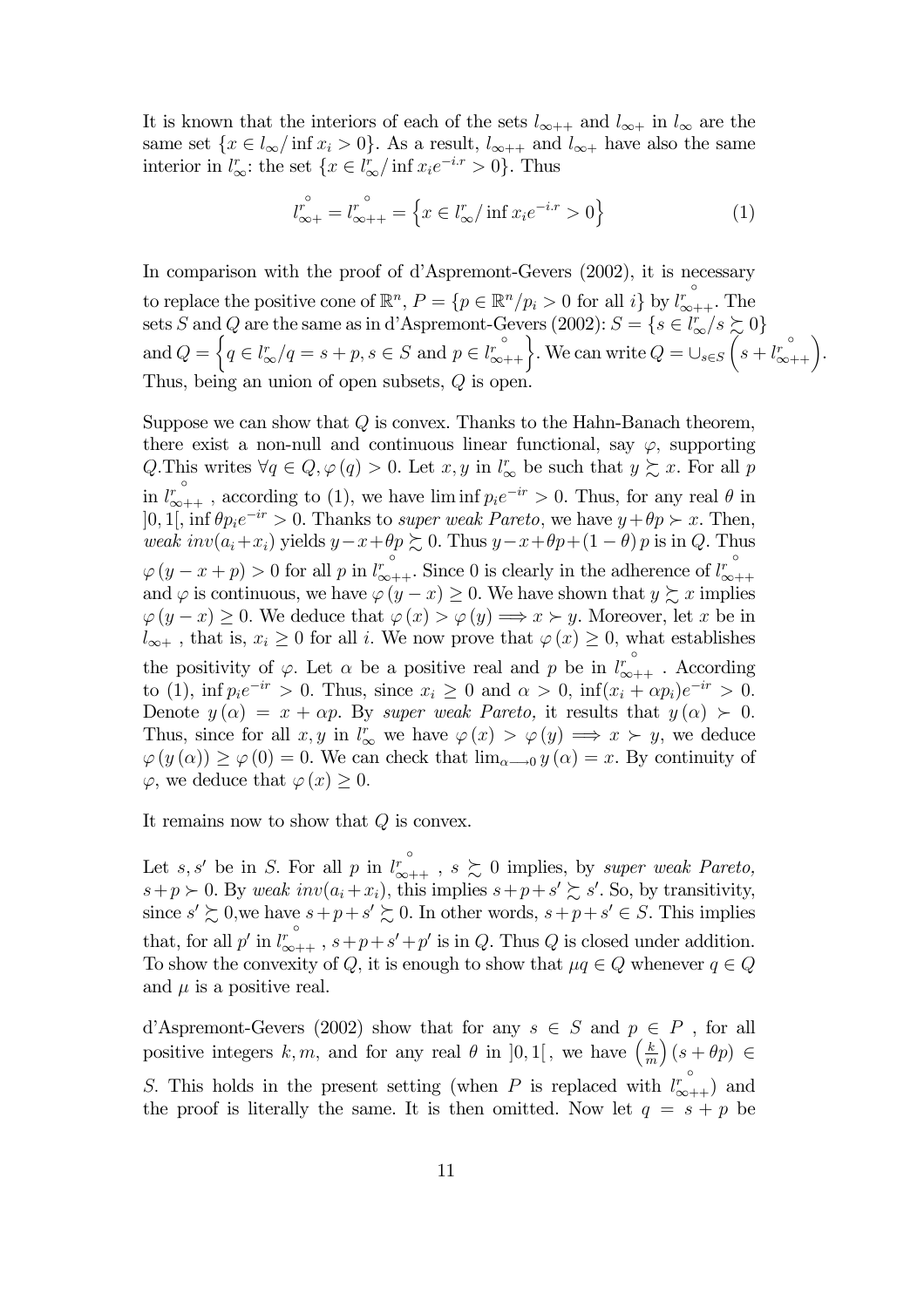in Q (with  $s \in S$  and  $p \in \left\{r^{\circ}_{\infty + 1}\right\}$ , and let  $\mu$  be a positive real. Let  $(m_n)$ and  $(k_n)$  be two sequences of positive integers such that  $\lim_{m_n} \frac{k_n}{m_n} = \mu$ . Denote  $p'_n = \left(\mu - \frac{k_n}{m_n}\right)$  $m_n$  $(S + \theta p) + \mu (1 - \theta) p$ . The sequence  $\mu (1 - \theta) p$  is obviously in  $l_{\infty++}^r$ . Moreover, we can also check that  $\lim p'_n = \mu(1-\theta)p$ . As a result,  $l_{\infty++}^{\circ}$ being open, there exist a positive integer N such that  $p'_N \in$  $l^r_{\infty++}$  . We have  $\mu q = \mu (s+p) = \left(\frac{k_N}{m} \right)$  $m_N$  $\left( s + \theta p \right) + p'_N$ . Since  $\left( \frac{k_N}{m_N} \right)$  $m_N$  $\Big)$   $(s + \theta p)$  is in S and  $p'_{N}$  in  $l_{\infty++}^r$ , it results that  $\mu q$  is in Q.

Let  $\varphi = \varphi_1 + \varphi_2$  be the decomposition of  $\varphi$  given by theorem 3. In the context of intergenerational choice (or intertemporal choice with infinite horizon), the component  $\varphi_1$  corresponds to *discounted utilitarianism*. According to the definition of  $l_1^r$ , the coefficients of  $\varphi_1$ , denoted  $\varphi_{1n}$ , tend exponentially towards 0 at infinity. Consequently,  $\varphi_1$  is only sensitive to short-term interest. Concerning the component  $\varphi_2$ , for all x in  $l^r_{\infty}$ ,  $\varphi_2(x)$  depends only on limits of sequences obtained from subsequences of x. Consequently,  $\varphi_2$  is only sensitive to long-term interest (the coefficient  $\frac{\partial \varphi}{\partial \infty}$ , measuring the sensitivity of  $\varphi$  to changes in long-term well-being, depends only on  $\varphi_2$ ). We may say that  $\varphi_1$  is the short-term component and  $\varphi_2$  the long-term component of the order. As  $\varphi_2$  is linear, I suggest to name functionals like  $\varphi_2$  (i.e. which restriction to  $c_r$ is proportional to  $\delta_{\infty}^r$ ) "linear limits".

**Definition** A linear limit on  $l^r_{\infty}$  is a functional on  $l^r_{\infty}$  which restriction to  $c_r$ is proportional to  $\delta_{\infty}^r$ .

Lauwers (1998) gives examples of linear limits on  $l_{\infty}$ : medial limits and integrals against measures based on free ultrafilters. If the conditions were added that  $\varphi_1$  and  $\varphi_2$  are both non-null, the form  $\varphi_1 + \varphi_2$  corresponds to what Chilchinisky (1996) called *sustainable preference*. This form respects at the same time short-term and long-term interests. Chilchinisky (1996) axiomatized that by introducing two axioms: *non dictatorship of the present* and *non dictatorship of the future*. If the condition of *stationarity* is imposed, Lauwers (1998) showed (lemma 2) that one of the two components  $\varphi_1$  or  $\varphi_2$  must be null. For the definitions of *non dictatorship of the future, non dictatorship of the present* and *stationarity*, I refer respectively to Chilchinisky (1996) and Lauwers (1998). Moreover, Lauwers (1998) showed that  $\varphi_2$  may guarantee a level of anonymity higher than fi*nite anonymity.* Fleurbaey-Michel (2003) noticed that this level of anonymity, which may be referred to as *Lauwers anonymity,* is higher than fi*xed step anonymity*. But the incompatibility of *Lauwers anonymity* with *weak Pareto* makes that they regard it as too high, opinion which seems to be followed in the literature. Likewise, most authors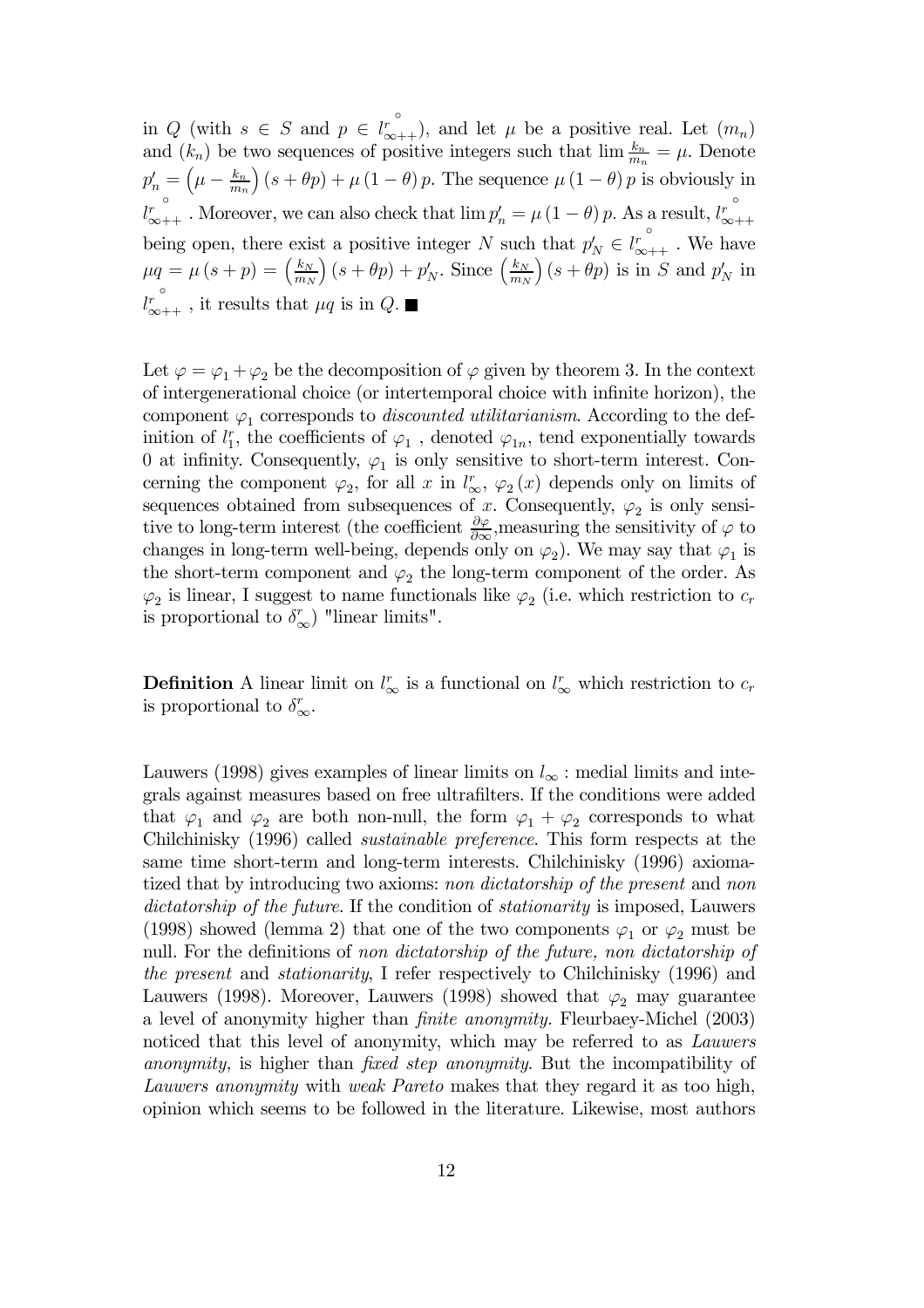reject linear limits as social welfare functions because they fail to check *weak Pareto* which is seen as a minimal sensitivity axiom*.* To clarify more the boundary of the clash between anonymity and the Pareto axioms*,* Mitra-Basu (2007) characterize the class of permutations for which utility streams can be pronounced to be indifferent without conflicting with the strong Pareto axiom. The set of fixed-step permutations is included in that class.

# 5 Application

#### *5.1 Equitable utilitarianism*

Axiom *weak Pareto* obviously entails *super weak Pareto.* As axioms *weak Pareto* and *weak*  $inv(a_i + x_i)$  are often used, theorem 5 should be useful in fields such as the study of links between axioms, or the axiomatization of social welfare relations for infinite and unbounded utility streams. For example, the following corollary shows that, to some extent, linear limits must nevertheless be satisfied in a certain way if one wishes to satisfy *super weak Pareto*, *weak*  $inv(a_i + x_i)$  and *finite anonymity*. These three axioms may be considered as minimal axioms for equitable intergenerational utilitarianism. Linear limits are an example of orders satisfying *super weak Pareto, weak*  $inv(a_i + x_i)$  and fi*nite anonymity.*

In growth theory, models generally suppose a positive growth rate, i.e.  $r > 0$ . But in the literature dealing with the evaluation of infinite utility streams, the case  $r = 0$  is more usual. In the present section, I set  $r = 0$ . The following analysis can be easily extended to the case  $r > 0$ .

Corollary 6 *Let* R *be an order on* l<sup>∞</sup> *satisfying super weak Pareto, weak*  $inv(a_i + x_i)$  and minimal individual symmetry (resp. finite anonymity). Let  $\varphi$ *be the linear functional given by theorem 5 and*  $\varphi = \varphi_1 + \varphi_2$  *the decomposition of*  $\varphi$  *given by theorem 3. We must either have every component of*  $\varphi_1$  *positive or*  $\varphi_1 = 0$  *(resp.*  $\varphi_1 = 0$ *).* 

**Proof.** From *minimal individual symmetry*, it is clear that if a component of  $\varphi_1$  is positive, every other component of  $\varphi_1$  must also be positive. Suppose now that R satisfies *finite anonymity*. Let  $e_n$  be the sequence of  $l_{\infty}$  such that  $e_{ni} = 0$  if  $i \neq n$  and  $e_{nn} = 1$ . We have  $\varphi_2(e_n) = 0$ . Thus,  $\varphi(e_n) = 0$  $\varphi_1(e_n) = \varphi_{1n}$ . Suppose there is  $n, m$  such that  $\varphi_{1n} > \varphi_{1m}$ . Then we would have  $\varphi(e_n) > \varphi(e_m)$ , what would imply  $e_n \succ e_m$ . This contradicts that R is finite anonymous since  $e_m$  can be obtained from  $e_n$  by a finite permutation.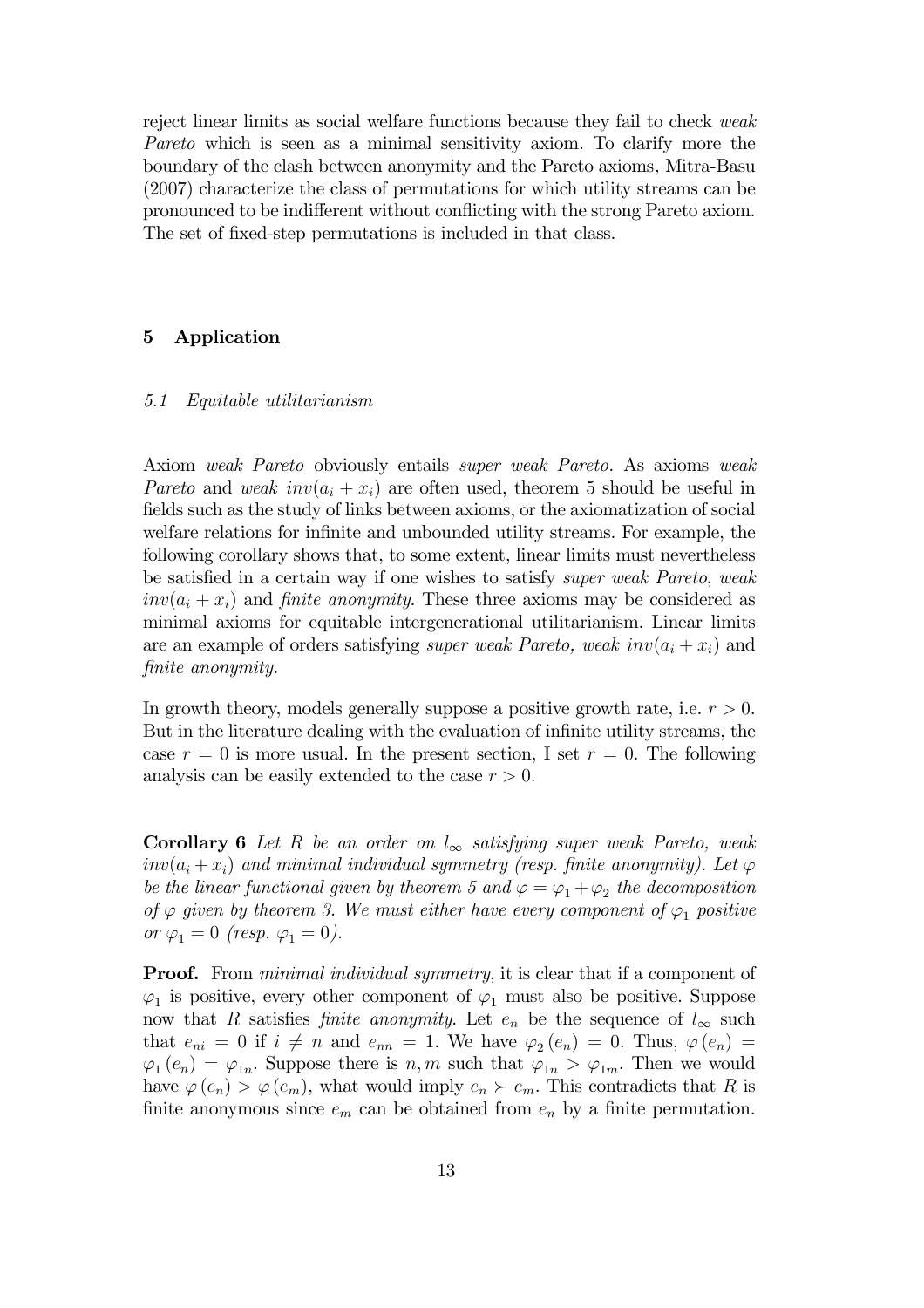As a result, we have  $\varphi_{1n} = \varphi_{1m}$  for all  $n, m \geq 1$ . Now make m tend to infinity. Then  $\varphi_{1m}$  tends to 0 because the sum  $\sum_{i=1}^{+\infty} |\varphi_{1i}|$  converges. Consequently,  $\varphi_{1i} = 0$  for all  $i \geq 1$ . So  $\varphi_1 = 0$  and  $\varphi = \varphi_2$ .

Remark 1 *A linear limit is an example of an order satisfying super weak Pareto, weak inv* $(a_i+x_i)$  *and finite anonymity. Since linear limits are generally rejected as social welfare functions because they fail to check weak Pareto, one may wonder if there exists an order satisfying weak Pareto, weak inv* $(a_i + a_j)$ xi) *and* fi*nite anonymity. I established the existence of such an order in a paper entitled: "On the extension of a preorder under translation invariance" (available at: http://ideas.repec.org/p/pra/mprapa/15407.html). However, the linear functional in corollary 6 does not inherit the property weak Pareto as in the* fi*nite-dimension case (theorem 1). This undoubtedly makes the ranking given by the linear functional less meaningful in this situation than in the* fi*nite-dimension one* <sup>4</sup> *.*

A consequence of corollary 6 is that every maximal point in a subset s of  $l_{\infty}$ with respect to an order R on  $l_{\infty}$  satisfying *super weak Pareto, weak inv* $(a_i+x_i)$ and fi*nite anonymity*, is also a maximal point in s with respect to some positive linear limit (the positivity of  $\varphi_2$  results from the positivity of  $\varphi$ ). It is in that sense that I said that linear limits must nevertheless be satisfied, despite their insensivity. Since in the context of intergenerational choice  $\varphi_2$  determines the optimal long-term behavior, we can express this by saying that  $R$  must comply entirely with long-term optimality*.*

### *5.2 The intransigence of the future*

Consider now an order R on  $l_{\infty}$  satisfying *super weak Pareto* and *weak*  $inv(a_i +$  $x_i$ ). Let  $\varphi_1 + \varphi_2$  be the decomposition of R given by theorem 3 and theorem 5. I show that if R only checks the weaker assumption  $\varphi_2 \neq 0$  instead of *finite anonymity*, the consequence of corollary 6, pointed out above, nevertheless holds.

Let s be the set (included in  $l_{\infty}$ ) of feasible utility streams starting from some initial conditions. It is not unrealistic to suppose that s satisfies the two conditions:

<sup>4</sup> In the first version of this paper, I used *weak Pareto* in the statement of theorem 5. I owe to an anonymous referee the introduction of *super weak Pareto* and the observation that theorem 5 holds with *super weak Pareto*.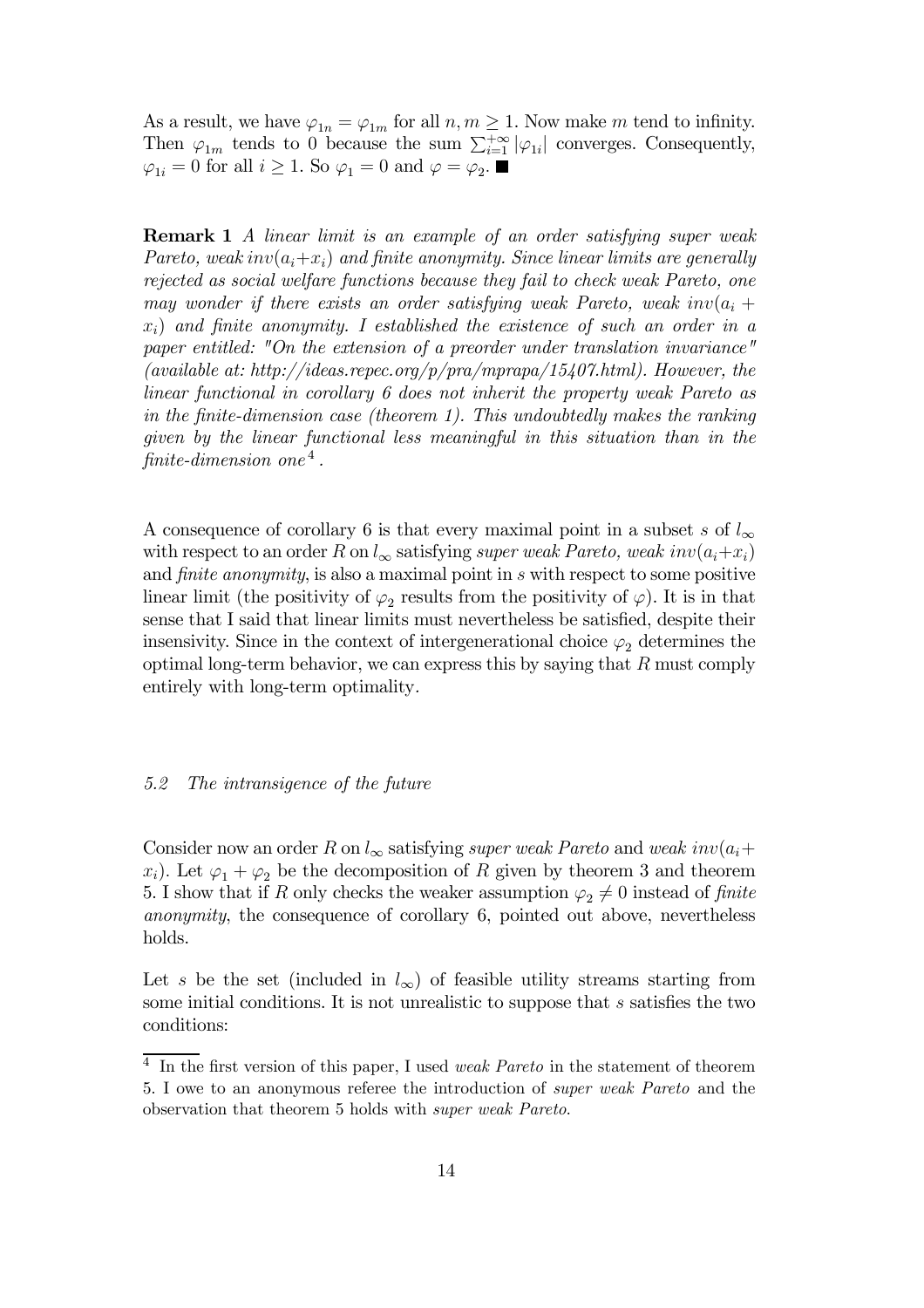Condition A: For any  $x, y$  in s and any date n, there is an integer  $m \geq n+1$ and a vector  $(z_{n+1,\dots,z_m})$  such that the stream

$$
x_n z_m y = (x_1, ..., x_n, z_{n+1,...,} z_m, y_{m+1}, y_{m+2}, ...)
$$

is in s.

Condition B: For any x in s, if y in  $l_{\infty}$  is such that  $x_i \geq y_i$  for all i in  $\mathbb{N}^*$ , then  $y$  is in  $s$ .

Condition A says that it is always possible to jump from any stream  $x$  to any stream  $y$ , if necessary with the help of some transitional period of sacrifice:  $z_{n+1,...,z_m}$ .

Condition B says that it is always feasible to throw away utility.

Corollary 7 *Suppose that the set* s *of feasible utility streams satis*fi*es conditions A and B. Let* R *be an order on*  $l_{\infty}$  *satisfying super weak Pareto, weak*  $inv(a_i + x_i)$  and such that its long-term component  $\varphi_2$  is non null. Then every *maximal point in* s *with respect to* R *is also a maximal point in* s *with respect*  $to \varphi_2$ .

**Proof.** Suppose that x in s is a maximal point for R. Suppose there exists y in s such that

$$
\varphi_2(x) < \varphi_2(y)
$$

Let *n* be a positive integer and  $(z_{n+1,\dots,z_m})$  the sequence given by condition A. Denote  $x_n y$  the following stream:

$$
(x_n y)_i = x_i
$$
 for *i* in  $\{1, ..., n\}$   
\n $(x_n y)_i = inf(x_i, z_i)$  for *i* in  $\{n + 1, ..., m\}$   
\n $(x_n y)_i = y_i$  for  $i \ge m + 1$ 

where  $(x_n y)_i$  is the *i*<sup>th</sup> component of  $x_n y$ .

Condition B imply  $(x_n y) \in s$ . Moreover,  $||x_n y|| \leq \sup (||x||, ||y||)$  for all n. Denote  $\varphi_{1i}$  the  $i^{th}$  component of  $\varphi_1$ . We have

$$
|\varphi_1 (x_n y) - \varphi_1 (x)| = \left| \sum_{1}^{\infty} ((x_n y)_i - x_i) \varphi_{1i} \right| \le \sup (||x||, ||y||) \sum_{m+1}^{\infty} |\varphi_{1i}|
$$

Since  $m > n$  and  $\sum_{1}^{\infty} |\varphi_{1i}| < \infty$ , we have  $\lim_{n \to \infty} \sum_{m=1}^{\infty} |\varphi_{1i}| = 0$ . Therefore

$$
\lim_{n \to \infty} \varphi_1(x_n y) = \varphi_1(x)
$$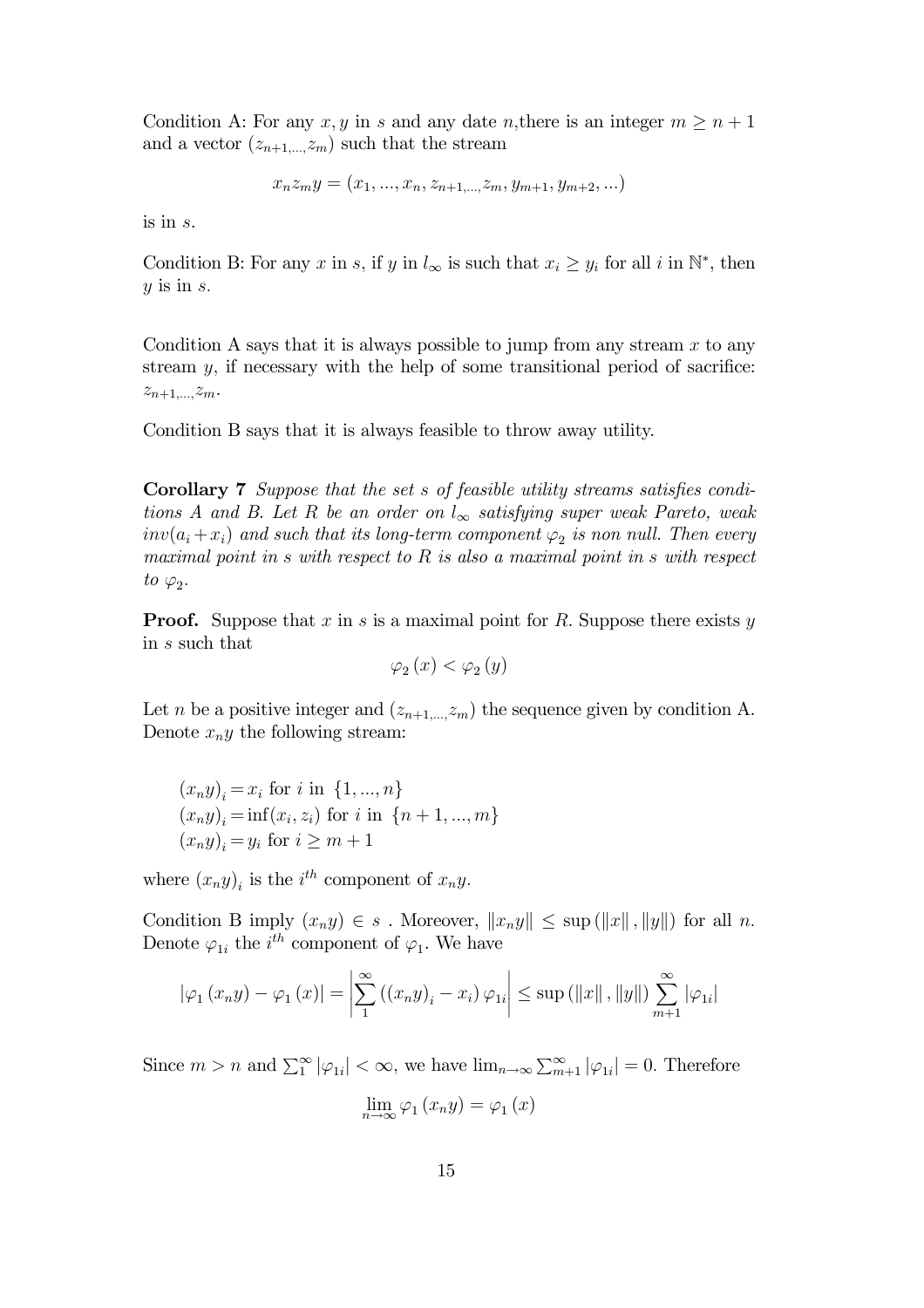For all *n* in  $\mathbb{N}^*, \varphi_2(x_n y) = \varphi_2(y)$  and  $(\varphi_1 + \varphi_2)(x_n y) = \varphi_1(x_n y) + \varphi_2(y)$ . We then have  $\lim_{n\to\infty} (\varphi_1 + \varphi_2)(x_n y) = \varphi_1(x) + \varphi_2(y) > (\varphi_1 + \varphi_2)(x)$ . Thus, there would exist N in  $\mathbb{N}^*$  such that for all  $n \geq N$ ,  $(\varphi_1 + \varphi_2)(x_n y)$  $(\varphi_1 + \varphi_2)(x)$ . Therefore, x would not be maximal in s for  $\varphi_1 + \varphi_2$ , what implies that x would not be maximal in s for R. A contradiction.  $\blacksquare$ 

Corollary 7 shows that, under *super weak Pareto* and *weak*  $inv(a_i + x_i)$ , as soon as  $\varphi_2$  is non null, it "imposes its views" in the sense that optimality according to R entails optimality according to  $\varphi_2$ . It is remarkable that R need not be equitable to be "under the orders" of  $\varphi_2$ .

In the context of intergenerational choice, if  $\varphi_2 = 0$  and  $\varphi_1 \neq 0$ , R is presentoriented and if  $\varphi_1 = 0$  and  $\varphi_2 \neq 0$ , R is future-oriented. If  $\varphi_1 \neq 0$  and  $\varphi_2 \neq 0$ , we may say that we grant to the present and the future comparable considerations. Hence, it is possible to restate corollary 7 as follows: under *super weak Pareto* and *weak*  $inv(a_i + x_i)$ , if an intergenerational order R grants to the present and the future comparable considerations, it must comply entirely with long-term optimality*.* In other words, showing some fairness between the present and the future results in satisfying the future fully. One could call this property: *the intransigence of the future.*

Notice that the assumption  $\varphi_2 \neq 0$  is not formally needed in the proof of corollary 7. However, if  $\varphi_2$  were null, long-term optimality would not correspond to optimality according to  $\varphi_2$ .

This consequence of corollary 7 might suggest that the future has too much power. But on the other hand future is majority and giving power to majority is generally seen as desirable. Moreover, complying with long-term optimality is compatible with Chichilnisky axiom *non dictatorship of the future.* It does not entail insensivity toward the present.

## References

- [1] D'Aspremont, C. and Gevers, L. (1977) "Equity and the informational basis of collective choice," Review of Economic studies 44, 199-209.
- [2] D'Aspremont, C. and Gevers, L. (2002) "Social welfare functionals and interpersonal comparability," Arrow, K. Sen A. and Suzumura K. eds, *Handbook of social choice and welfare*, 459-541, vol I, Elsevier, Amsterdam.
- [3] Banerjee, K. (2006) "On the extension of the utilitarian and Suppes-Sen social welfare relations to infinite utility streams," Social Choice and Welfare 27, 327-329.